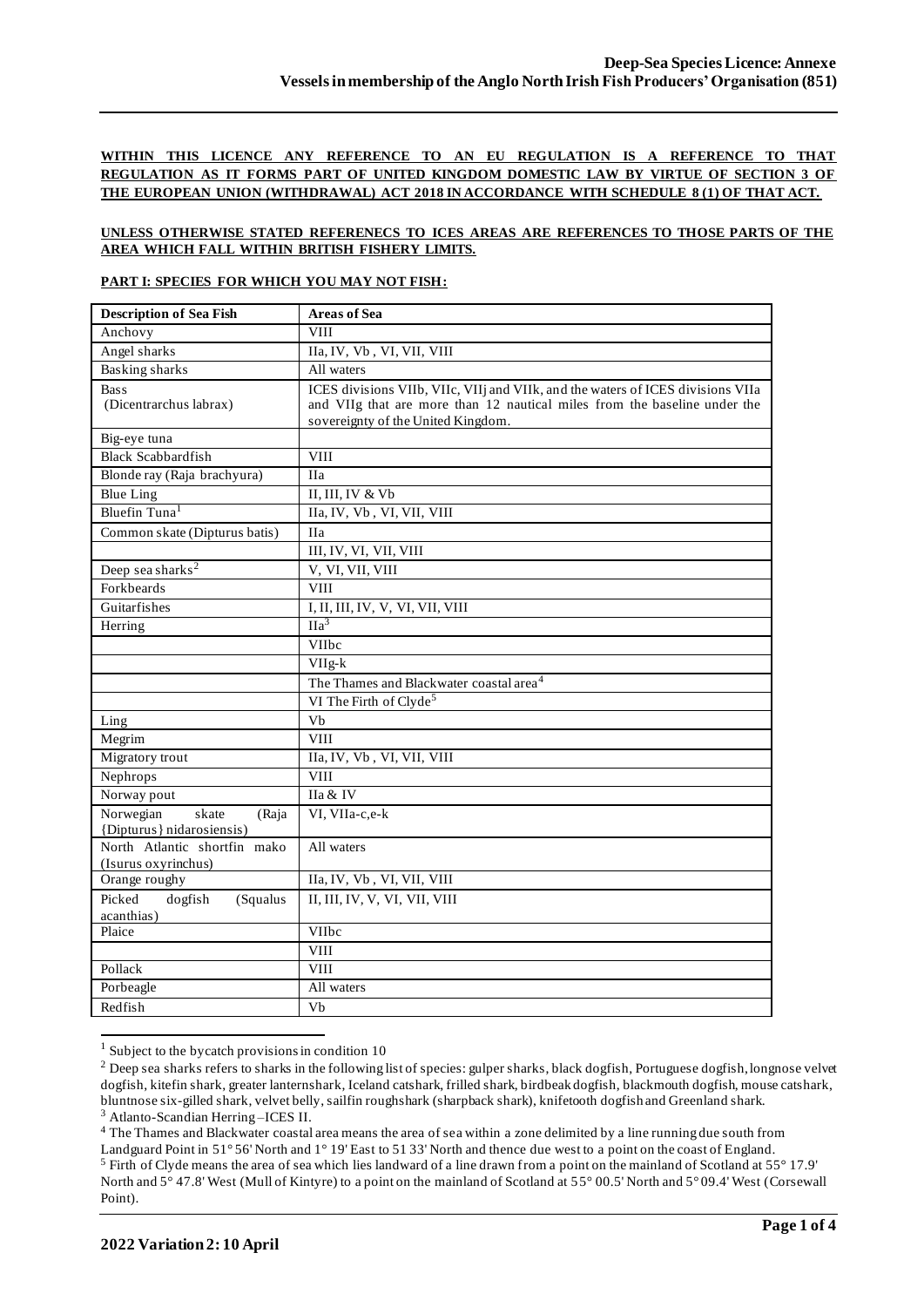| Roundnose Grenadier                                    | III                                          |  |  |  |  |
|--------------------------------------------------------|----------------------------------------------|--|--|--|--|
| Salmon                                                 | IIa, IV, Vb, VI, VII, VIII                   |  |  |  |  |
| <b>Sandeels</b>                                        | Scottish Inshore Waters <sup>6</sup>         |  |  |  |  |
| <b>Skates and Rays</b>                                 | <b>VIII</b>                                  |  |  |  |  |
| Small-eyed<br>(Raja<br>ray<br>microocellata)           | IIa, IV, VIa, VIb, VIIa-c, VIIe and VIIh-k   |  |  |  |  |
| lanternshark<br><b>Smooth</b><br>(Etmopterus pusillus) | IIa, IV                                      |  |  |  |  |
|                                                        | I, V, VI, VII, VIII                          |  |  |  |  |
| Sole                                                   | <b>VIIbc</b>                                 |  |  |  |  |
|                                                        | <b>VIII</b>                                  |  |  |  |  |
| Starry Ray (Amblyraja radiata)                         | IIa, IIIa, IV, VIId                          |  |  |  |  |
| Thornback ray (Raja clavata)                           | <b>IIIa</b>                                  |  |  |  |  |
| Tope shark (Galeorhinus galeus)                        | When taken with longlines in IIa, IV; and in |  |  |  |  |
|                                                        | I, V, VI, VII, VIII                          |  |  |  |  |
| Undulate Ray (Raja undulata)                           | VI                                           |  |  |  |  |
| White sharks                                           | IIa, IV, Vb, VI, VII, VIII                   |  |  |  |  |
| White Skate (Rostroraja alba)                          | VI, VII, VIII                                |  |  |  |  |
| Whiting                                                | <b>VIII</b>                                  |  |  |  |  |

# **SPECIES FOR WHICH YOU MAY NOT FISH CONTINUED**

| <b>DESCRIPTION OF SEA FISH</b> | <b>AREAS OF SEA</b>                                                           |
|--------------------------------|-------------------------------------------------------------------------------|
| Black scabbardfish             | V. VI, VII, VIII                                                              |
| Deep sea sharks                | V, VI, VII, VIII                                                              |
| Forkbeards                     | <b>VIII</b>                                                                   |
| Orange roughy                  | I, II, III, IV, V, VI, VII, VIII                                              |
| Roundnose grenadier            | III, VIII                                                                     |
| Mackerel                       | IVa Flexibility box <sup>7</sup> (Seasonal closure 15th February – 31st July) |

# **PART II: QUOTA LIMITATIONS OF TAC STOCKS**

## **LICENCE HOLDERS ARE REMINDED THAT QUOTA LIMITS ARE IN LIVE WEIGHT.**

For the conversion factors that apply see the bottom of this Annexe.

| <b>SPECIES</b>      | <b>SEA AREA</b>           |
|---------------------|---------------------------|
| <b>Alfonsinos</b>   | III, IV, V, VI, VII, VIII |
| Black scabbardfish  | I, II, III, IV            |
| <b>Forkheards</b>   | I, II, III, IV            |
| Roundnose grenadier | I, II, IV, Vb, VI, VII    |
| Red seabream        | VI, VII, VIII             |

### **Live weight shall be calculated by multiplying landed weight by the conversion factors set out below**.

<sup>&</sup>lt;sup>6</sup> "Scottish inshore waters" means the sea adjacent to the coast of Scotland and to the landward of a limit of 6 nautical miles from the baseline from which the territorial sea is measured, up to the mean high water mark of ordinary spring tides.

 $^7$  Mackerel caught in ICES Division IVa in the periods between 1 August and 15 February shall be recorded against the Western mackerel quota. All other catches of mackerel in ICES Division IVa shall be recorded against the North Sea mackerel quota and shall be subject to any quota limitations set out at **Part II** of this **Annex**.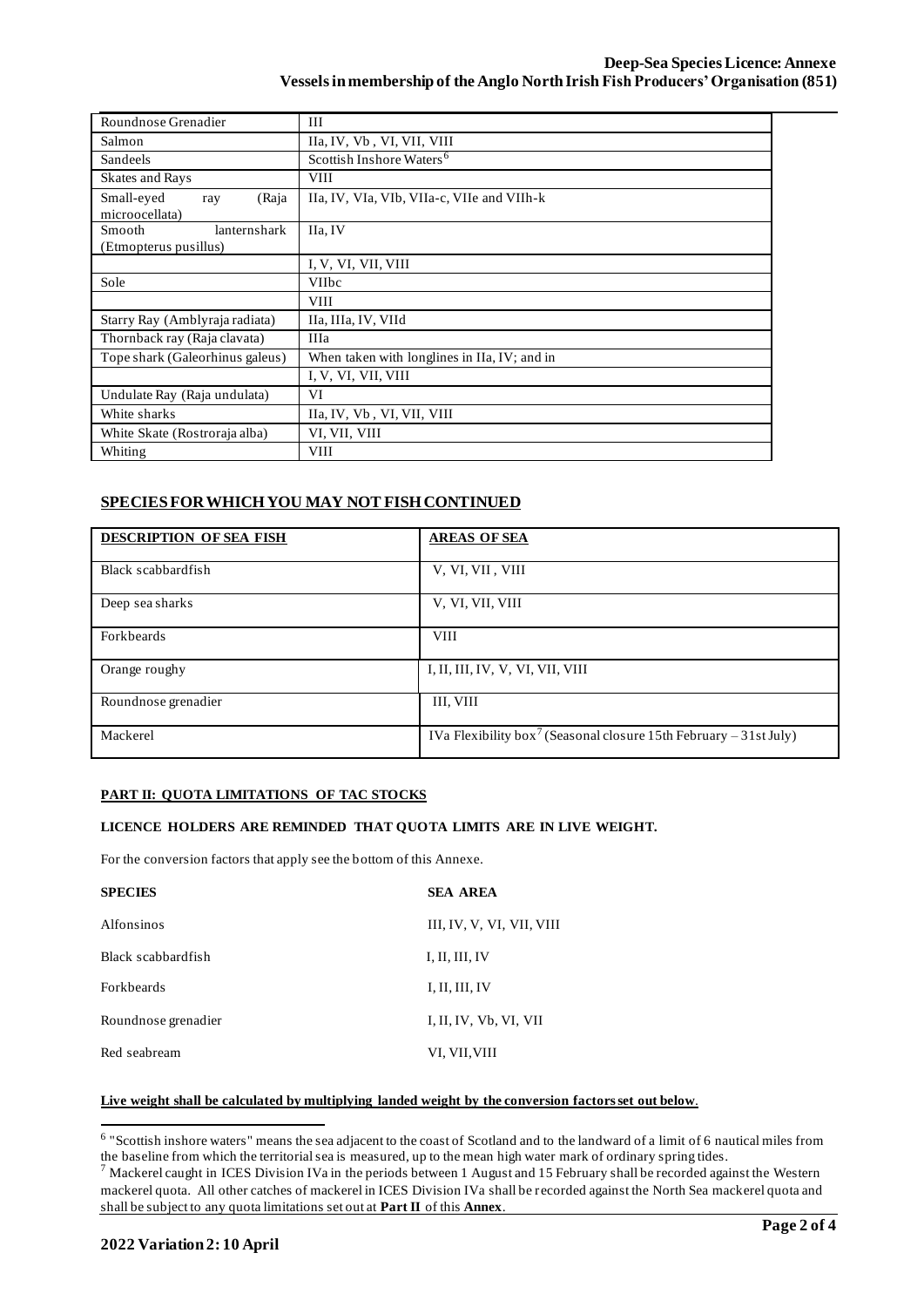| Species                                          | Code                     | Gutted                | Gutted &<br>Headed | <b>Fillets</b> | Parts       |
|--------------------------------------------------|--------------------------|-----------------------|--------------------|----------------|-------------|
| Anglerfish<br><b>Bass</b><br><b>Blue Whiting</b> | ANF<br>BSE<br><b>WHB</b> | 1.22<br>1.125<br>1.15 | 3.0                | 2.7            | $3.0^{8}$   |
| <b>Brill</b>                                     | <b>BLL</b>               | 1.09                  | 2.7                |                |             |
| Cod                                              | <b>COD</b>               | 1.17                  | 1.7                | 2.6            | $1.38^{9}$  |
| Conger Eel                                       | COE                      | 1.125                 |                    | 2.7            |             |
| Common Dab                                       | DAB                      | 1.11                  | 1.39               |                |             |
| Common Sole                                      | SOL                      | 1.04                  |                    | 2.5            |             |
| Flounder                                         | FLE                      | 1.08                  |                    | 2.7            | $1.39^{10}$ |
| Greenland Halibut GHL                            |                          | 1.08                  |                    |                |             |
| Halibut                                          | HAL                      | 1.08                  |                    | 2.7            |             |
| Haddock                                          | HAD                      | 1.17                  | 1.46               | 2.6            |             |
| Hake                                             | HKE                      | 1.11                  | 1.4                | 2.6            |             |
| Herring                                          | <b>HER</b>               | 1.12                  | 1.19               |                |             |
| Horse Mackerel<br>Lemon Sole                     | JAX<br>LEM               | 1.08<br>1.05          |                    | 2.5            |             |
| Ling                                             | <b>LIN</b>               | 1.14                  | 1.32               | 2.64           | $2.8^{11}$  |
| Mackerel                                         | <b>MAC</b>               | 1.09                  |                    |                |             |
| Megrims                                          | LEZ                      | 1.06                  |                    | 2.5            |             |
| Mullet                                           | MUL                      | 1.125                 |                    | 2.7            |             |
| Nephrops                                         | <b>NEP</b>               |                       |                    |                | $3.0^{6}$   |
| Plaice                                           | PLE                      | 1.05                  | 1.39               | 2.4            |             |
| Pollack                                          | <b>POL</b>               | 1.17                  | 1.36               | 2.7            |             |
| Redfish                                          | RED                      | 1.19                  |                    |                |             |
| Red Mullet                                       | <b>MUR</b>               | 1.125                 |                    | 2.7            |             |
| Saithe                                           | <b>POK</b>               | 1.19                  | 1.44               | 2.9            |             |
| Skates & Rays <sup>12</sup>                      |                          | 1.13                  |                    |                | $2.09^{13}$ |
| Picked dogfish                                   | <b>DGS</b>               | 1.35                  |                    | 2.7            | $2.52^{8}$  |
| Tope                                             | GAG                      | 1.125                 |                    |                |             |
| Turbot                                           | TUR                      | 1.09                  |                    | 2.7            |             |
| Tusk                                             | USK                      | 1.14                  |                    |                |             |
| Whiting                                          | WHG                      | 1.18                  | 1.41               | 2.7            |             |
| Witch                                            | WIT                      | 1.06                  |                    | 2.7            |             |
| <b>Deep Sea Species</b>                          | Code                     | Gutted                | Gutted &<br>Headed | <b>Fillets</b> | Parts       |
| <b>Black Scabbardfish</b>                        | <b>BSF</b>               | 1.24                  |                    |                | $1.4^7$     |
| Blue Ling                                        | <b>BLE</b>               | 1.17                  | 1.32               | 2.8            |             |
| Greater Forkbeard                                | <b>GFB</b>               | 1.11                  | 1.4                |                |             |
| Greenland Halibut                                | <b>GHL</b>               | 1.08                  |                    |                |             |
| Roundnose GrenadierRNG                           |                          | 1.11                  | 1.92               |                | $3.2^{14}$  |
| Red Seabream                                     | <b>SBR</b>               | 1.11                  |                    | 2.7            |             |
|                                                  |                          |                       |                    |                |             |

| Deep Sea Sharks         | Code       | Whole – Heads On | Heads On | Heads Off Gutted |                         | Skinned & Gutted Trunks – Head Off |
|-------------------------|------------|------------------|----------|------------------|-------------------------|------------------------------------|
|                         |            | Ungutted         | Gutted   |                  | Heads Off <sup>15</sup> | Fins Off                           |
|                         |            |                  |          |                  |                         | Skinned                            |
|                         |            |                  |          |                  |                         | Gutted                             |
| <b>Iceland Catshark</b> | <b>APO</b> |                  | 1.5      | 1.67             | 2.7                     |                                    |
| <b>Black Dogfish</b>    | <b>CFB</b> |                  | 1.5      | 1.67             | 2.7                     |                                    |
| Leafscale Gulper        |            |                  |          |                  |                         |                                    |

<sup>8</sup> Tails

<sup>9</sup> Headed

<sup>10</sup> Gutted, headed and skinned

<sup>11</sup> Gutted and salted

<sup>12</sup> Species specific codes and ID guides are available from your local fisheries office

<sup>13</sup> Wings

<sup>14</sup> Gutted, headed and tailed

15 For Sharks (Unspecified) also relates to block fillets, single fillets (skin off or on) and frozen shatter packs (skin off or on